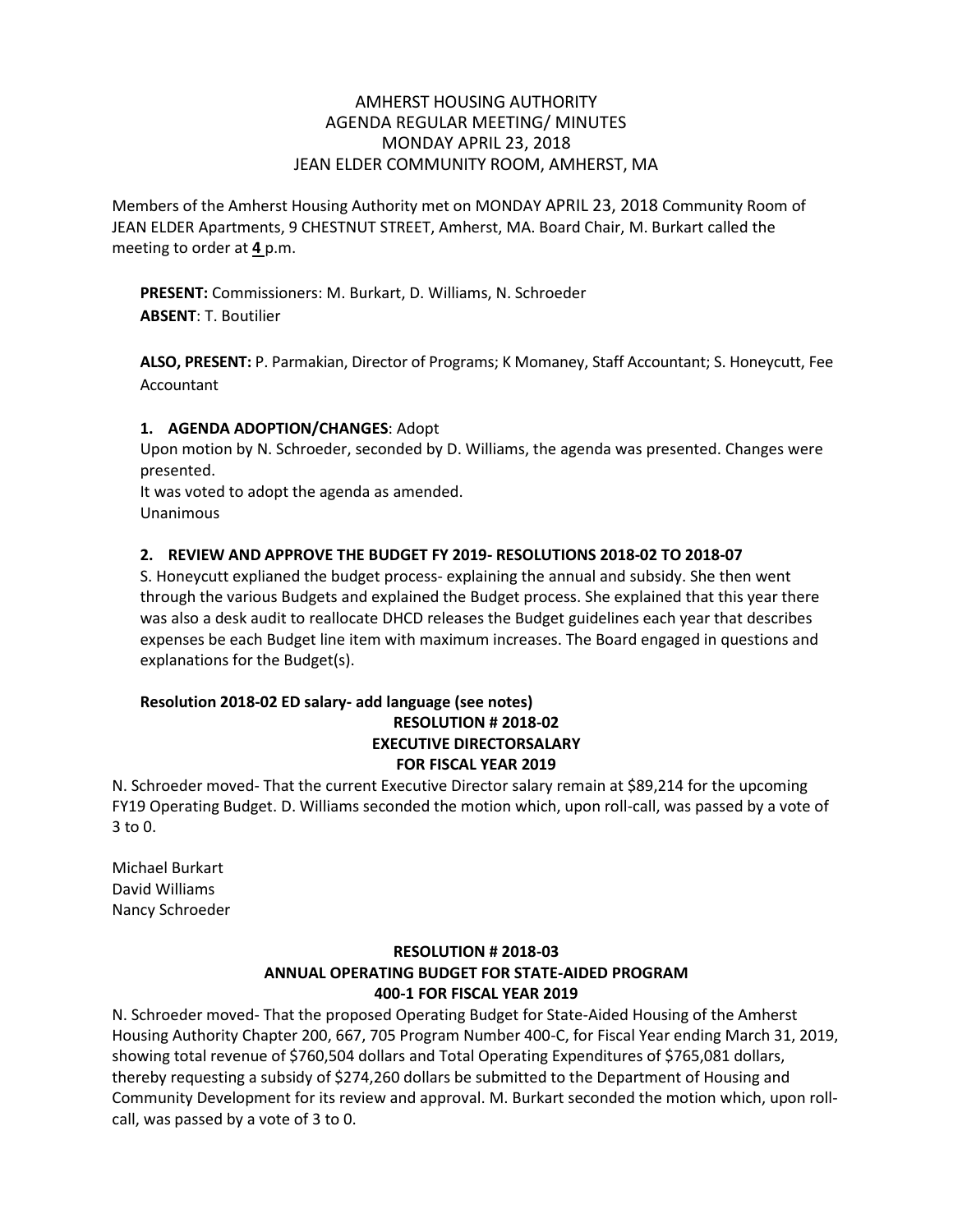Michael Burkart David Williams Nancy Schroeder

# **RESOLUTION # 2018-04 ANNUAL OPERATING BUDGET FOR STATE-AIDED PROGRAM 400-9 FOR FISCAL YEAR 2019**

D. Williams moved- That the proposed Operating Budget for State-Aided Housing of the Amherst Housing Authority, Program Number 400-9, for Fiscal Year ending March 31, 2019, showing total revenue of \$150,770 dollars and Total Operating Expenditures of \$109,258 dollars, thereby requesting a subsidy of \$0.00 dollars be submitted to the Department of Housing and Community Development for its review and approval.

M. Burkart seconded the motion which, upon roll-call, was passed by a vote of 3 to 0.

Michael Burkart David Williams Nancy Schroeder

# **RESOLUTION # 2018-05 ANNUAL OPERATING BUDGET FOR STATE-AIDED PROGRAM 689-1 FOR FISCAL YEAR 2019**

M. Burkart moved-That the proposed Operating Budget for State-Aided Housing of the Amherst Housing Authority Chapter 689, for Fiscal Year ending March 31, 2019, showing total revenue of \$39,474 dollars and Total Operating Expenditures of \$31,116 dollars, thereby requesting a subsidy of \$0.00 dollars be submitted to the Department of Housing and Community Development for its review and approval. N. Schroeder seconded the motion which, upon roll-call, was passed by a vote of 3 to 0.

Michael Burkart David Williams Nancy Schroeder

#### **RESOLUTION # 2018-06**

# **ANNUAL OPERATING BUDGET FOR STATE-AIDED PROGRAM MRVP FOR FISCAL YEAR 2019**

N. Schroeder moved- That the proposed Operating Budget for State-Aided Housing of the Amherst Housing Authority MRVP Program, for Fiscal Year ending March 31, 2019, showing total revenue of \$ 198,800 dollars and Total Operating Expenditures of \$ 199,685 dollars, thereby requesting a subsidy of \$ 0 dollars be submitted to the Department of Housing and Community Development for its review and approval.

D. Williams seconded the motion which, upon roll-call, was passed by a vote of 3 to 0.

Michael Burkart David Williams Nancy Schroeder

### **RESOLUTION #2018-07 FY-18 FEDERAL OPERATING BUDGET**

D. Williams moved- To adopt by reference, as Resolution 2018-07, Form HUD 52574, "PHA Board Resolution Approving Operating Budget," and to approve the FY19 Federal Operating Budget as contained on Form HUD 52564, and further to authorize the Chairperson and Acting Executive Director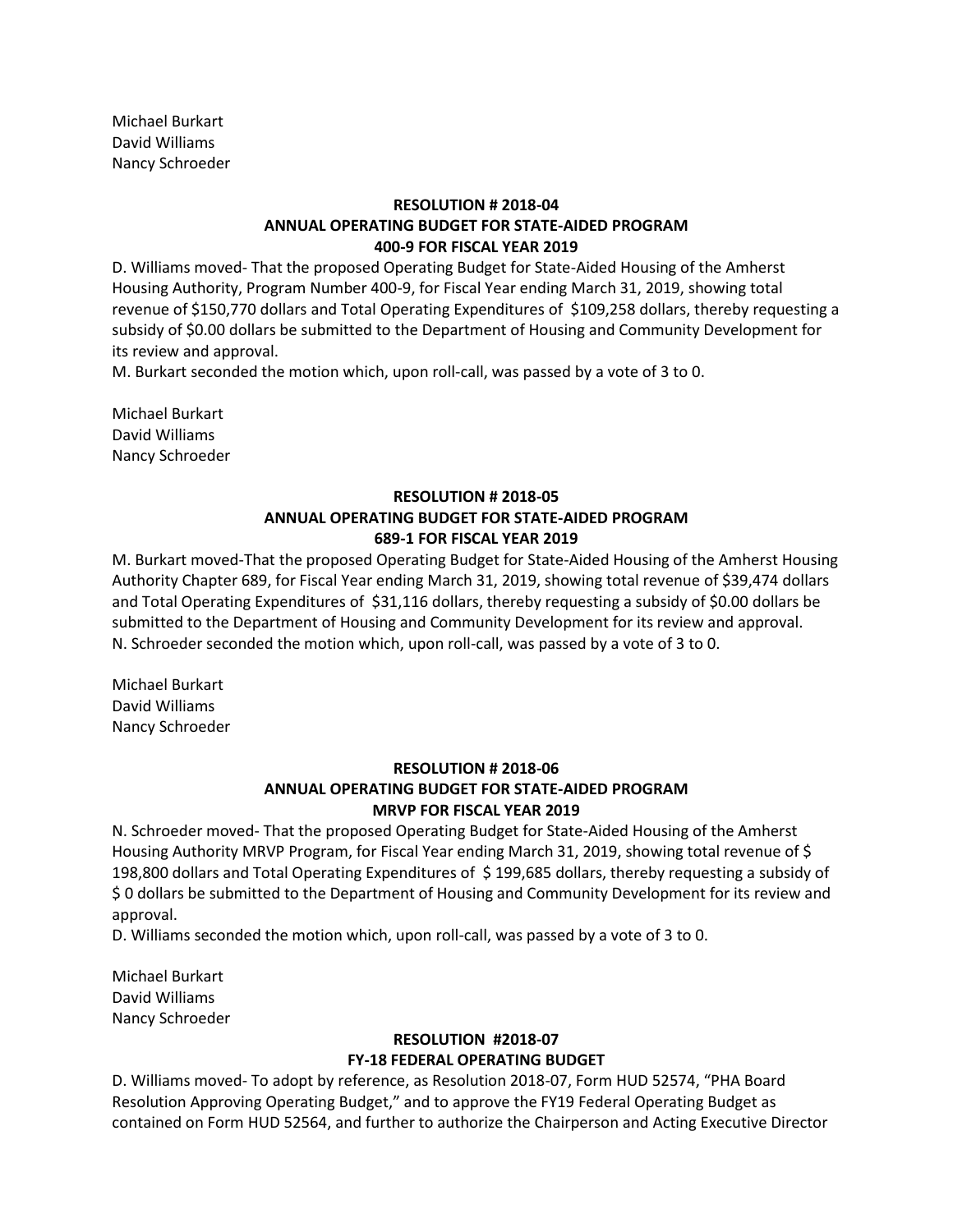to sign said Forms and the Secretary to spread a copy of said signed Resolution on the Minutes of this meeting.

N. Schroeder seconded the motion which, upon roll-call, was passed by a vote of 3 to 0.

Michael Burkart David Williams Nancy Schroeder

# **3. ADDITIONAL VOTES AND DISCUSSION REGARDING REFINANCING OF 99 BRIDGE ST. & TAMARACK DR NEEDED BECAUSE LAST MONTH**

# April 23, 2018 Resolution # 2018-02

M. Burkart moved-The Board of Commissioners of the Amherst Housing Authority (the "Agency"), pursuant to the provisions of the General Laws of the Commonwealth of Massachusetts, as amended, and the Agency's bylaws hereby consent to the following votes:

- VOTED: That the resolution adopted on March 26, 2018 (Resolution #2018-01) regarding a financing with Greenfield Savings Bank (the "Bank") for up to \$475,000.00 to refinance existing debt encumbering the properties at 99 Bridge Street, 40-42 Tamarack Drive and 36-38 Tamarack Drive as further described in a Commitment Letter dated March 13, 2018 is hereby ratified and confirmed;
- VOTED: That the ACTING Executive Director of the Agency, is hereby authorized, on behalf of the Agency and in its name: To sign and deliver any and all documents required by the Bank, or any title insurance company to effectuate the abovementioned financings and to execute and deliver all such instruments, including but not limited to a promissory note, mortgage, loan agreement, financing statement, hazardous waste certification, subordination or intercreditor agreement, as required by the Bank, and all other affidavits, certifications, instruments and documents required or appropriate in connection with the foregoing;
- VOTED: That the actions of any officer, commissioner or employee of the Agency in furtherance of the transactions set forth above, whether taken prior or subsequent hereto, are hereby ratified and confirmed.
- N. Schroeder seconded the motion which, upon roll-call, was passed by a vote of 3 to 0.

Michael Burkart David Williams Nancy Schroeder

### **4. APPROVAL OF MINUTES: MARCH 26, 2018** Upon motion by D. Williams, seconded by N. Schroeder, it was voted to approve the minutes as presented. As presented. Unanimous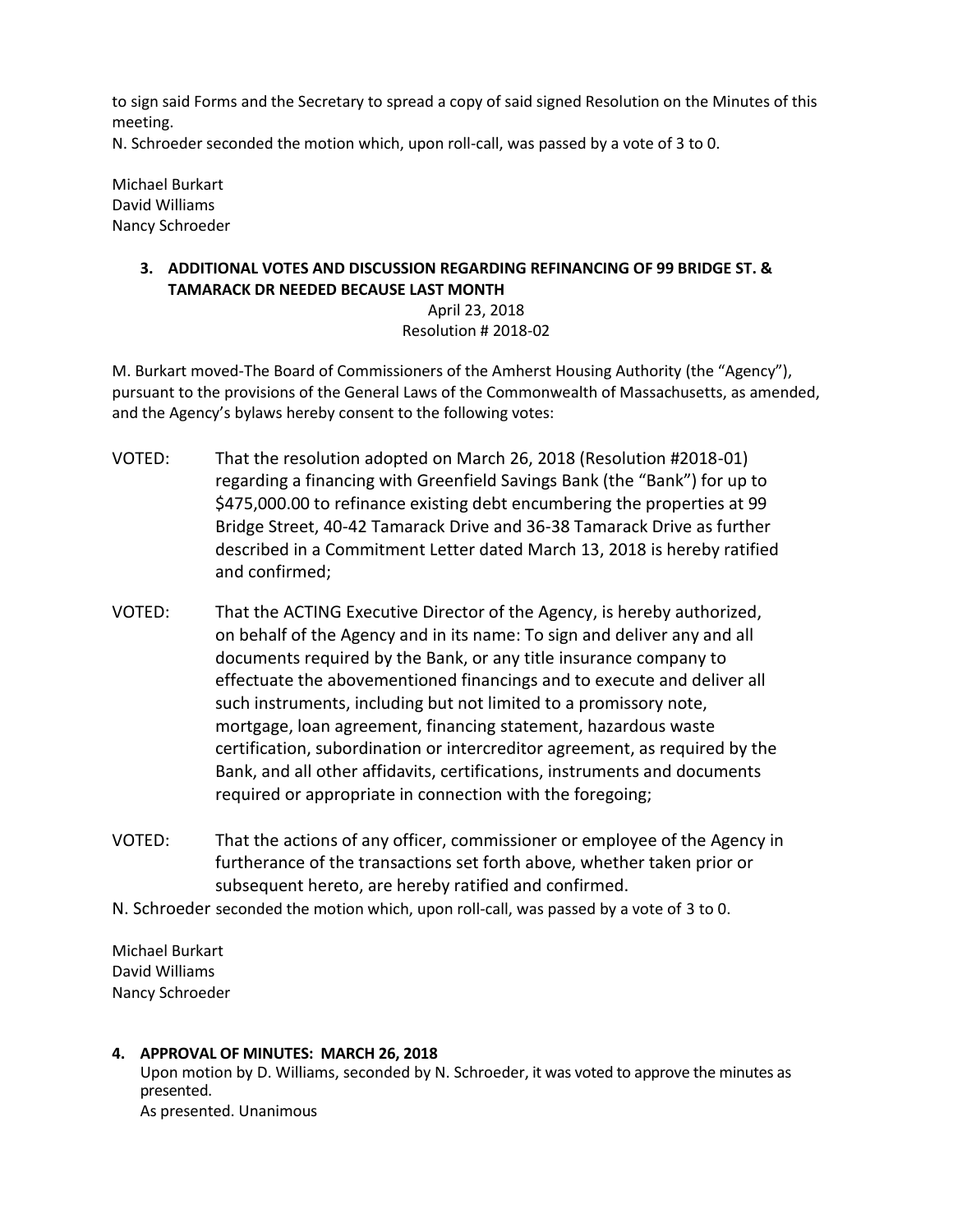### **APPROVAL OF MINUTES: APRIL 2, 2018**

Upon motion by M. Burkart, seconded by D. Williams, it was voted to approve the minutes as presented.

As amended. Unanimous

### **5. ACCOUNTS PAYABLE WARRANT: MARCH 2018**

Upon motion by D. Williams, seconded by N. Schroeder, it was voted to approve the Accounts Payable Warrant as presented.

There was discussion and questions regarding the warrant. As presented. Unanimous

### **6. TENANT CONCERNS**

None presented

### **7. PROGRAM PARTICIPANT CONCERNS**

None presented

### **8. APPROVE CHANGE ORDER AT WATSON FARMS ITEM REMOVED UNTIL A LATER TIME**

### **9. APPROVE ANNUAL LEAD CERTIFICATION**

P. Parmakian presented the Annual Lead Certification that requires the Housing Authority distribute awareness flyers for all new move-ins and furthermore sign a certification that they received the flyer.

Upon motion by D. Williams, seconded by M. Burkart, it was voted to authorize the appropriate signatures providing compliance for the Annual Lead Certification in reference to following the procedures and policies for State and Federal Lead paint laws. Unanimous

#### **10. REVIEW OF UNIT VACANCIES-** SEE ATTACHED

### **11. EXECUTIVE DIRECTOR'S REPORT**- SEE ATTACHED

P. Parmakian presented an Executive Director report

### **12. CHAIR'S REPORT**- SEE ATTACHED

#### **13. OTHER BUSINESS NOT ANTICIPATED WITHIN 48 HOUR NOTICE**

None presented Unanimous

#### **14. NEXT MEETING DATE**: MAY 21, 2018 AT 4PM

Upon motion by M. Burkart, seconded by N. Schroeder, it was voted to adjourn at 5:31. As presented. Unanimous

\* Materials Included-Budgets for FY 2019 Executive Director Report Chair Report